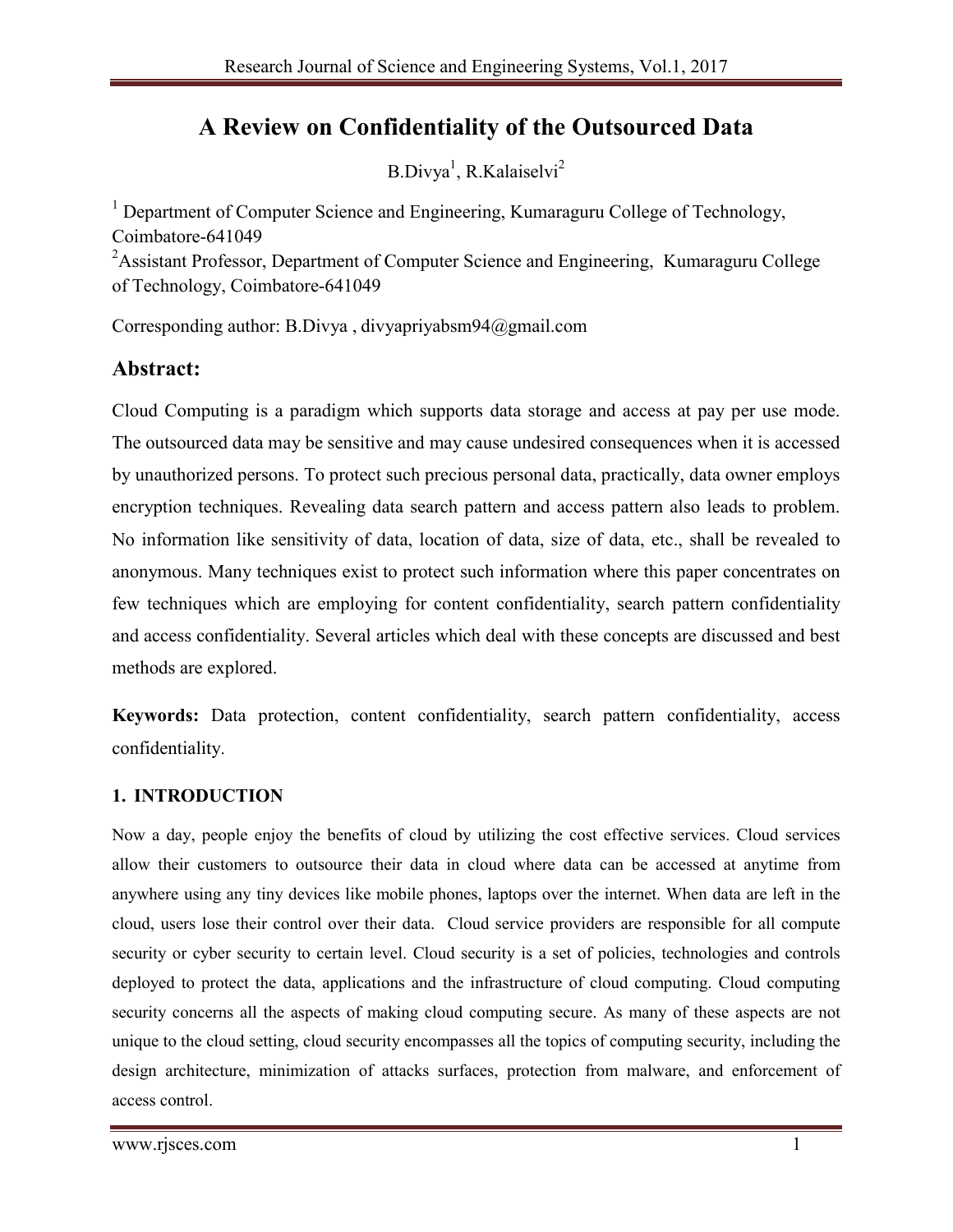Security concerns associated with cloud computing fall into two broad categories: security issues faced by cloud providers and security issues faced by their customers. Cloud service providers are anticipated to ensure the security for client data and applications while the users are expected to conscious enough to support their application and use strong password and authentication measures. Many tools as Cloud Access Security Brokers (CASB) exist to monitor all the activities between cloud service users and cloud applications such that they enforce security policies.

To face the issue, each enterprise maintains its own identity management system to control access to information and other applications. Service providers integrate the user identity management system into their own infrastructure using federation called SSO (Single-Sign-On) technology or a biometric identification system. It links the confidential information of the users to their biometrics and stores it in an encryption fashion. Making use of searchable encryption technique, potential attackers do not gain access to any sensitive data or even the content of the any queries.

A number of security threats are associated with cloud data services not only traditional security threats, such as network eavesdropping, illegal attack and denial of service attack, but also specific cloud computing threats, such as side channel attacks, virtualization vulnerabilities, and abuse of cloud services[1][2]. Some security requirements may limit the threats: Server Environment which prevents the unauthorized access by changing the data location by swapping or shuffling techniques; Confidentiality that means the protection of personal information. Out sourced data can be accessed only by authorized users. Others including CSPs, should not gain any information about the data; Content confidentiality, that ensures the protection of outsourced data either by using cryptography or other techniques; Access confidentiality hides the retrieval fashion of the data from unknown parties; Search Pattern confidentiality covers the search sequences of user queries.

### **2. Server Environment**

Data are stored in cloud in encrypted format where storage may happen in a single server. Practically, data access follows the same physical location access for a particular data. So, the adversary may try to attack the data by using the access pattern by tracking the history of access sequence. In case of using single server holding the access confidentiality is seems to be difficult[3].

Aggarwal et al. [4] solves the single server problem by distributing the data to two different servers. Also they ensure the data confidentiality by swapping the data among two different servers after the data access. However, when using only two servers, swapping of data among two servers after each access reveals this swapping information 100 %. The data swapping provides the better protection, however the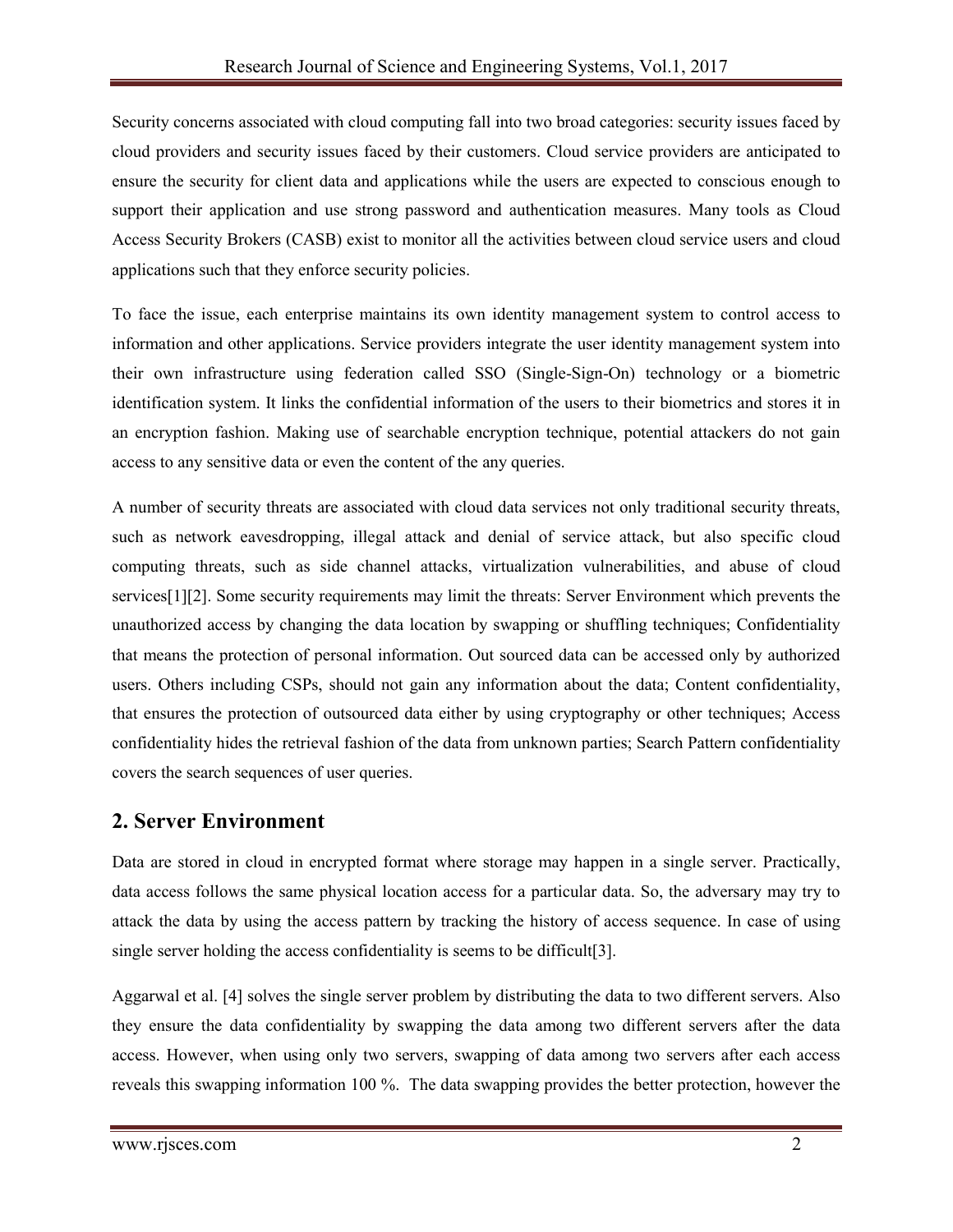deterministic reallocation in the case of two server and could then cause exposure in case of collusion. The data distributed among multiple servers may limit the data visibility. Multi-server environment improves the access confidentiality [5].

The use of three servers provides the better production. Swapping ensures that data are moved out from a server at an every access. While going from two servers to three servers provides considerably higher production guarantee, further increasing the number of servers provides limited advantage, while instead increasing the complexity of the system [6,7].

### 3. **Access confidentiality**

Access confidentiality ensures the data location confidentiality from hackers. Many techniques are available to promise the access confidentiality. De Capitani Di Vimercati et.al used tree structure format for data index where each node having index for easy access of the data. Index contains information about the level of the node and next access node. Data index also gets shuffled after every access of data with data shuffling. This confuses the intruder to conclude the data location or in determining the index [8].

Obfuscation is a programming technique in which code is intentionally obscured to prevent reverse engineering and deliver unclear code to anyone other than the programmer. Data obfuscation is a process of hiding original data into random data or character. Obfuscation techniques break the correspondence between the data and the location of the data. Such a dynamic allocation prevents the server observing sequence of accesses from withdrawing inferences which could compromise pattern confidentiality and even break data confidentiality [5,9].

In traditional tree index, each node in tree index contains pointer to the next level of the node for access. Adversary can easily track the path and find the next level of the node. Shadowing technique is introduced to solve the path revealing problem. In this technique, path information is protected by making observations by each server as if the server was the only one involved in all accesses [8]. The distribution of the shuffle index increases the protection of data content and access patterns by effectively preventing the servers from acquiring knowledge through the observation of all actions followed in servers [10]. From the study of access confidentiality it is concluded that swapping provides a significant guarantee even in the presence of collusion among two or even all three, of the involved servers [11,12].

# **4 Content confidentiality**

Many encryption techniques are used for data protection. Authorization also employs a vital role in data confidentiality. Authentication is a process, where the authorized users are assigned confidential user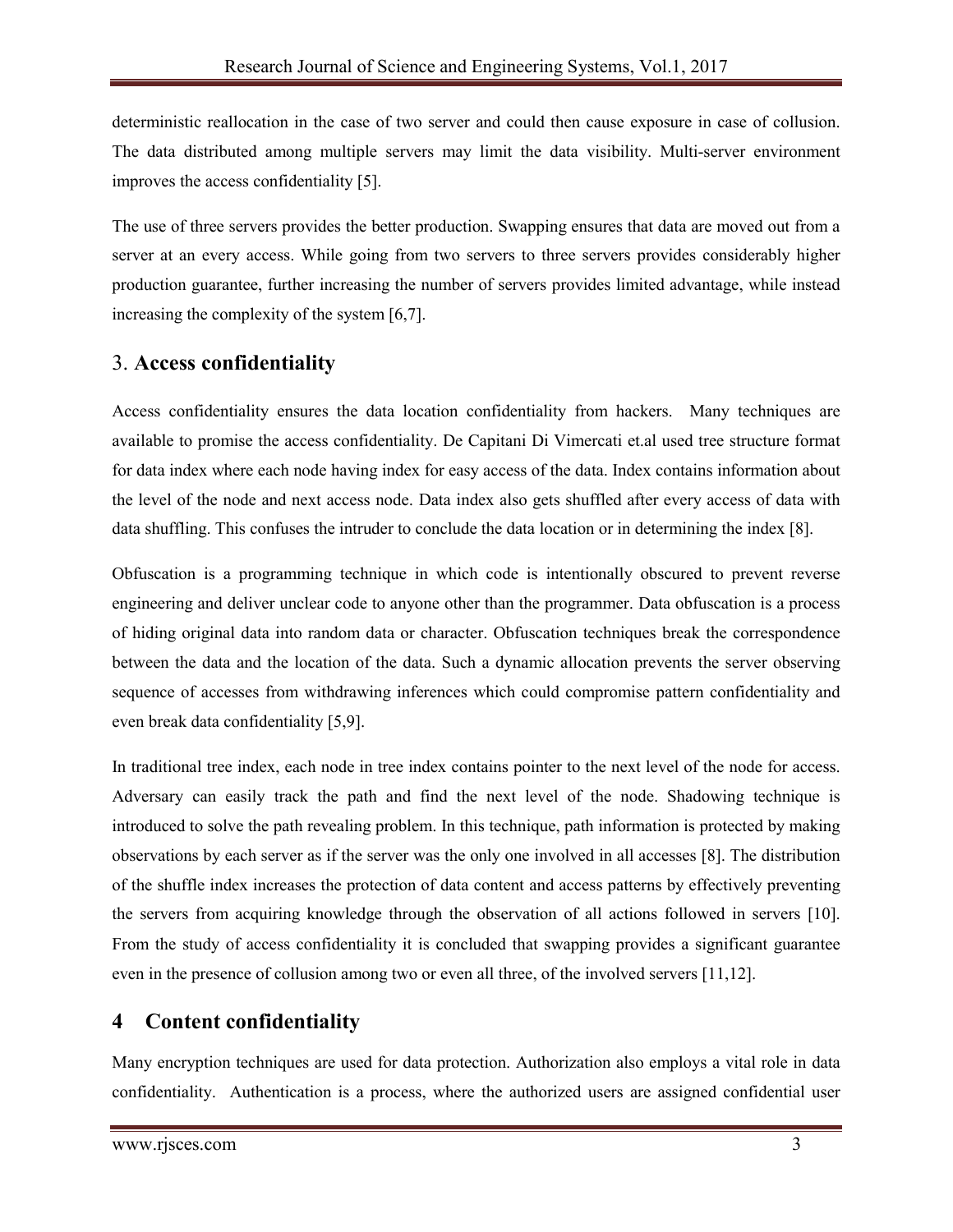identification and passwords to ensure the content confidentiality. Signcryption [12] is a high performance cryptographic primitive that can perform the functions like digital signature and public key encryption. This method provides high security such as confidentiality, integrity, authentication and nonrepudiation with a lower cost. Another type of authentication is biometrics. When the data need to be shared only among the authorized users, encrypted data are circulated where re-encryption and decryptions are required for maintaining content confidentiality [13]. Mandatory Access Control (MAC) method is used for security where the information is classified into unique categories and each category will be assigned a particular security degree so that data access is restricted based on the authority level. Role based security methods may be employed to ensure user authorization. Role based access control is based on individual or group of user responsibilities and role in the cloud. In case the user perform different operations, for instance, create, modify personal information. It is based on the user role and also depending on the responsibility and authority within the organization [14,15]. Attribute Based Access Control (ABSC) is also used by many industries where each user will coupled among specific set of attributes. Data proprietor assigns attributes to the distinct user. Whenever the resource not available, the owner provides the permission to access only assigned features.

Homomorphic encryption scheme is widely used to ensure the content confidentiality. Homomorphic encryption is a form of encryption that generates encrypted result where plain text can be derived by applying decryption using same key. The uniqueness of homomorphic encryption is it can employ on encrypted data. This characteristic of homomorphic algorithm supports to have several vital operations like search on encrypted data. This algorithm also supports for secure maintenance of the services that has to be protected to avoid adversary activities. Homomorphic encryption is widely used in applications like voting system, collision-resistant hash function and Private Information Retrieval (PIR) [17]. W. Lu, et al., proposed two homomorphic encryptions: fully homomorphic encryption and partially homomorphic encryption where fully homomorphic cryptosystems have great practical implications in the outsourcing of private computations, for instance in the context of cloud computing [18].

# **5 Search Pattern Confidentiality**

Generally string matching algorithms are used to search and identify encrypted data in cloud. Various search algorithms are used such as Naive string search algorithm, Rabin-karp string search algorithm, and Two-way-string-matching algorithm. While using these algorithms, search patterns must be protected from the adversary. Leakage of such access pattern may enable potential privacy attacks against selected data items [19]. Cloud server may also infer a cloud user's activity pattern or private interest by tracking the user's access to particular data item. To strictly protect the privacy of data search pattern, the intention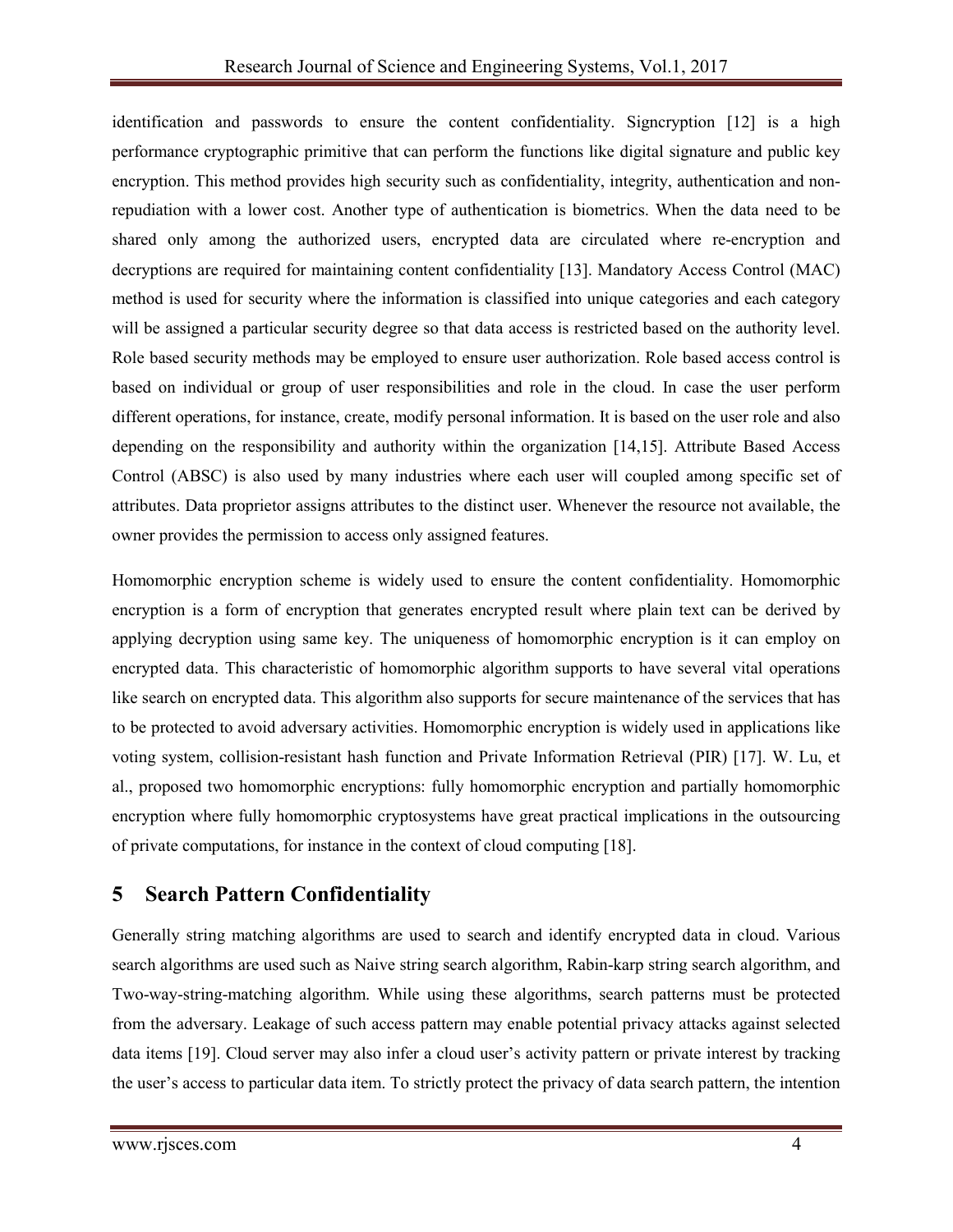of every data search operation should be hidden so that observers of the operation cannot gain any meaningful information.

PIR (Private Information Retrieval), publicly accessible databases are an indispensable resources for retrieving up-to-date information. However, accessing such databases also poses a significant risk to the privacy of the users. A curious database operator can follow the user queries and infer what the user is after. The solution of PIR problem enables the user to retrieve a desired data item, while giving each individual database on the query.

By enabling privacy preserving access, search pattern confidentiality can be achieved. RAM (ORAM) is a method that aims to enable privacy preserving access to data stored in the cloud. There is a set of clients and an untrusted server where clients store data in encrypted format. To facilitate search on encrypted data, an encryption index structure is stored in the sever along with the encrypted data. Authorized users have rights to access the trapdoor generation function which generates different cyber text for each user query. Therefore, they can generate valid trapdoors for any arbitrary keyword. This trapdoor is used in the server to search for intended keyword. As the trapdoor generation function can not be accessed by service provider, they cannot ascertain the keyword searched for. However, it is imperative to hide the corresponding keyword of the given query from an adversary. Otherwise, the adversary learns the set of documents that contains the given keyword and the set of documents that does not. A searchable encryption scheme is qualified as secure, if it satisfies the following conditions, query generation function only known to the authorized data users and the search mechanism works only in conjunction with a valid query generation function. These methods are used to preserve the search pattern confidentiality.

### **6 Conclusion**

While the usage of cloud enhances the resource sharing, security threats are addressed with content confidentiality, search and access pattern confidentialities. With a study on the security measures certain existing techniques can be taken for consideration to restrict the data hacking. Three server environment improves the security when compare to single server or two server environment. Leading industries can prevent their data leakage by outsourcing their encrypted data in encrypted format. From these we can certainly identify that each and every access design has different technique to provide a security level. This short article aimed to deliver basics associated with confidentiality techniques as well as its technologies to enhance the cloud security. By underwent various confidentiality models, it is considered to combine trapdoor with three server model to protect the access and search pattern.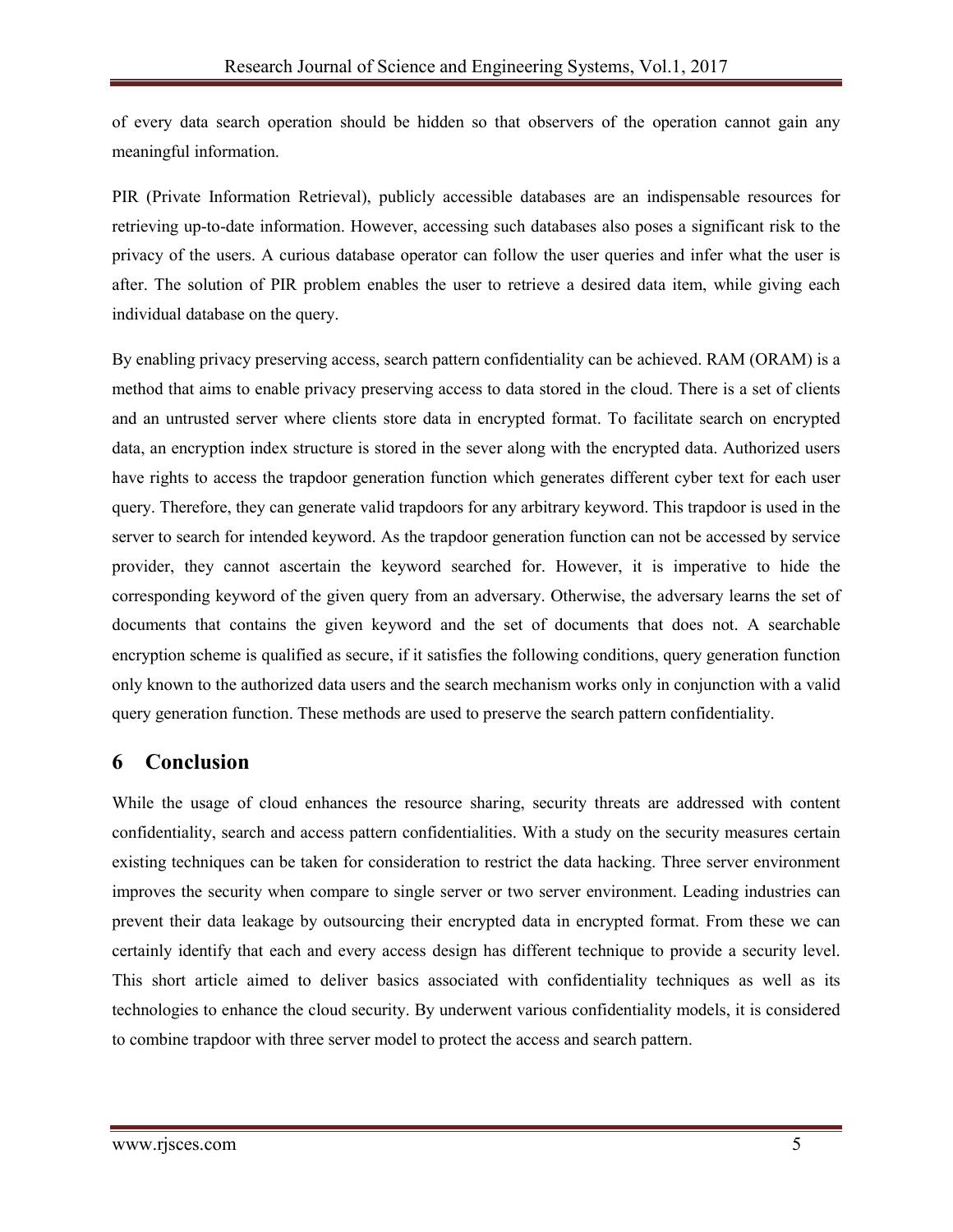#### **References:**

- [1] Jhawar, R, Piuri, V, and Samarati, P. (2012). Supporting Security Requirements for Resource Management in Cloud Computing, 2012 IEEE *15th Internaltional Conference on Computer Science and Engineering*, p. 170-177.
- [2] Ryan, M.D. (2013). Cloud Computing Security: The scientific challenges and a survey of solutions, *Journal of System software*, Vol. 86(9), p. 2263-2268.
- [3] Ostrovsky, R. and Skeith, W.E. (2007). A Survey of Single-Database Private Information Retrieval: Techniques and Applications In: Okamoto T., Wang X. (eds) Public Key Cryptography – PKC 2007. PKC 2007. Lecture Notes in Computer Science, Lecture Notes in Computer Science, vol 4450. Springer, Berlin, Heidelberg p. 393-411.
- [4] Aggarwal , G. (2005). Two can keep a secret: A distributed architecture for secure database services, Cidr, p. 186-199.
- [5] Stefanov, E. and Shi, E. (2013). Multi-cloud oblivious storage, *Computer & communications security*, p. 247-258.
- [6] De Capitani, S. Foresti, S. Paraboschi, S. Pelosi, G and Samarati, P. (2015). Three-server swapping for access confidentiality, *IEEE Transactions on Cloud Computing,* Vol. 7161( C ), p. 1-14.
- [7] De Capitani Di Vimercati, S. Foresti, S. Paraboschi, S. Pelosi, G. and Samarati, P. (2015). Protecting access confidentiality with data distribution and swapping, Proceedings of  $4<sup>th</sup>$ International conference on Big data cloud computing, International conference on comuting networking, Vol.1, p. 167-174.
- [8] De Capitani, S. Foresti, S. Paraboschi, S. Pelosi, G. and Samarati, P. (2013). Distributed shuffling for preserving access confidentiality, *Lecture Notes in Computer Science*, Springer, Berlin, Heidelberg, Vol. 8134. p. 628-629.
- [9] Arockiam, L. and Monikandan, S. (2014). Efficient cloud storage confidentiality to ensure data security, *2014 International conference on computers and communication informatics Ushering Technology*, p. 1-5.
- [10] De Capitani Di Vimercati, S. Foresti, S. Paraboschi, S. Pelosi, G. and Samarati , P. (2013). Supporting concurrency and multiple indexes in private access to outsourced data, *Journal of Computer Security- research in Computer Security and Privacy: Emerging Trends*, Vol. 21(3), 452-461.
- [11] Bindia, (2016). Enhancing Security through data swapping and shuffling across the servers in cloud, *International Journal of Emerging Technologies in Engineering Research*, Vol. 4(5), p. 169-171.
- [12] Mivule, K. (2017). Data swapping for private Information Sharing of Web search logs, *Procedia Computer Science*, Vol. 114, p. 149-158.
- [13] Li, F. Liu, B. and Hong, J. (2017). An Efficient Signcryption for data access control in cloud computing, *Journal of Computing*, Vol. 99(5), 465–479.
- [14] Aluvalu, R. Muddana, L. (2015). A Survey on Enhancing Cloud Security through Access Control Models and Technologies, *Advances in Intelligent Systems and Computing*, Vol. 337,